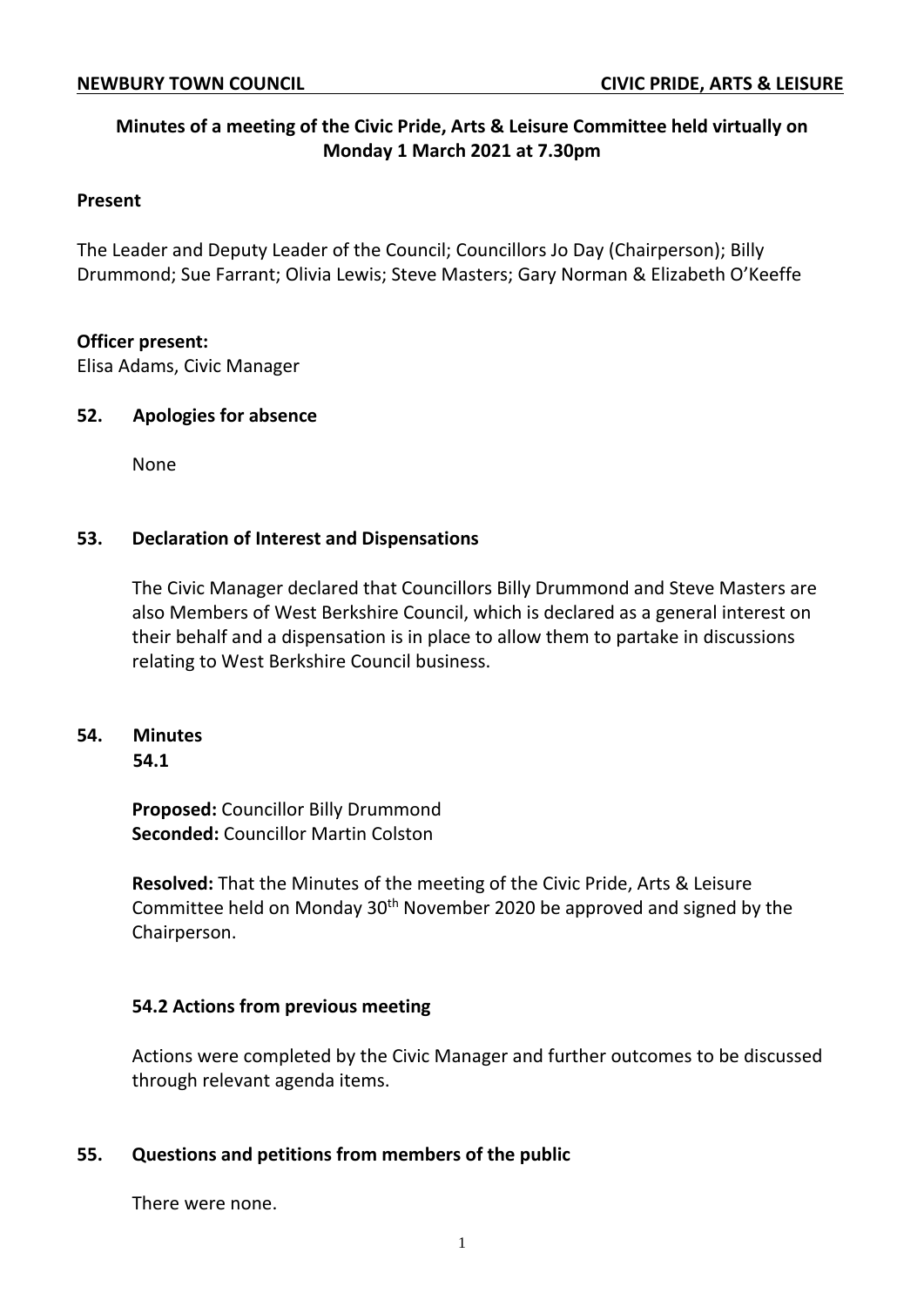# **56. Members' questions and petitions**

There were none.

# **57. Newbury Twin Town Association.**

The Chairperson welcomed Gillian Durrant to the meeting, Chair of the Newbury Twin Town Association. A report was received reflecting on their activities from the past year, and the struggles that they have faced due to Covid-19.

A question was asked regarding new signage to reflect our most recent twinning with Carcaixent. The Civic Manager will check what reserves are earmarked and will work with the NTTA to investigate solutions can be done to either replace or amend the current signage on the town's approach roads.

Members were enthusiastic about wanting to do more in representing our Twin Towns throughout Newbury and felt that more could be done in addition to the approach road signs into Newbury. Some ideas suggested included having a sign on the outside of the Town Hall showcasing our Twin Towns (which The Leader suggested could be a possible, less costly solution until funds were available to replace or adjust the approach road signage) and hanging each Twin Town's flag from the Town Hall on the date of the anniversary of when Newbury twinned with them.

The Civic Manager agreed to further investigate these options, and to bring a report back to the next meeting providing more information.

# **58. Newbury Town Trail**

Following a brief discussion of the Newbury Town Trails concept, Cllr Martin Colston advised that it would be a good idea to speak to Newbury BID who have previously expressed interest in supporting the idea of town trails.

**Proposed:** Cllr Sue Farrant **Seconded:** Cllr Olivia Lewis

**Resolved:** Arrangements to introduce Newbury Town Trails concept was approved to move forward with planning.

The Civic Manager agreed to contact the Newbury BID to see if they would be able to support the concept.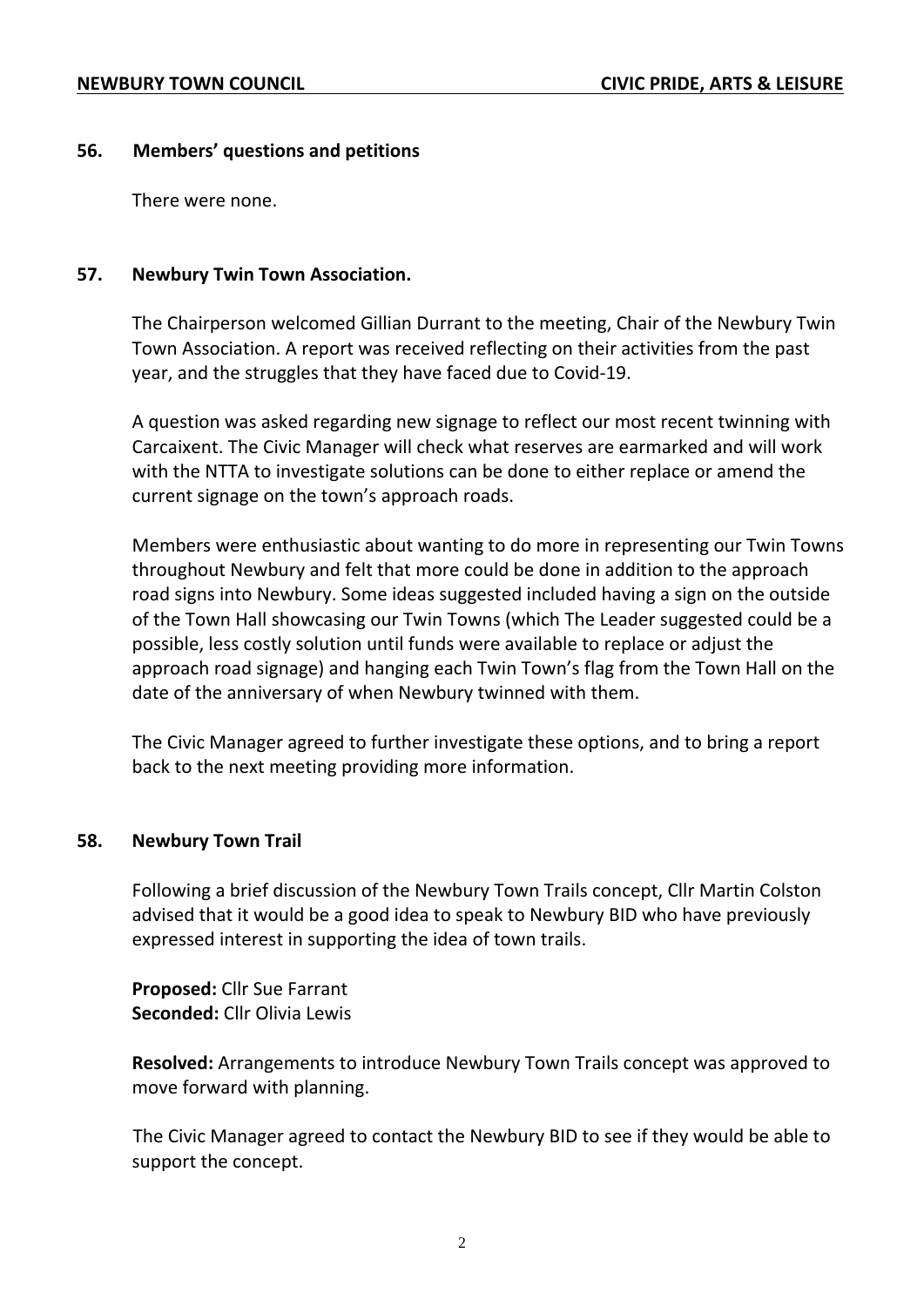#### **59. Art On The Park**

Cllr Sue Farrant provided an update on progress she had made towards discussions to bring back Art On The Park.

While there wasn't much to update on, due to the difficulty of planning a meeting during Lockdown, the Committee were assured that Newbury & District Arts Association and Newbury Art Group were both interested in bringing the event back for Summer 2021.

Members were happy to support both groups in the instigation of Art on the Park for Summer 2021.

The Civic Manager agreed to support by exploring dates during August in which the groups can make use of Victoria Park, including the Bank Holiday weekend.

#### **60. Newbury Town Civic Awards 2021**

The Civic Manager provided an update that nominations for the Civic Awards had taken place and that the awards will be presented by a pre-recorded video which will premier on the Town Council Facebook page and website on Wednesday 17<sup>th</sup> March at 7pm

The Council also noted the pin badge competition for the Community Champions Award had taken place, won by 8 year old Suraiya Sheikh.

A report on the Civic Awards 2021 will be brought to the next meeting.

#### **61. Local Democracy Working Group**

**61.1** The minutes from the Local Democracy Working Group meetings taking place on 19<sup>th</sup> January 2021 & 9<sup>th</sup> February 2021 were noted

**61.2** The Committee was presented with the Working Group Terms of Reference

**Proposed:** Cllr Jo Day **Seconded**: Cllr Gary Norman

**Resolved:** The Terms of Reference for Local Democracy Working Group were approved.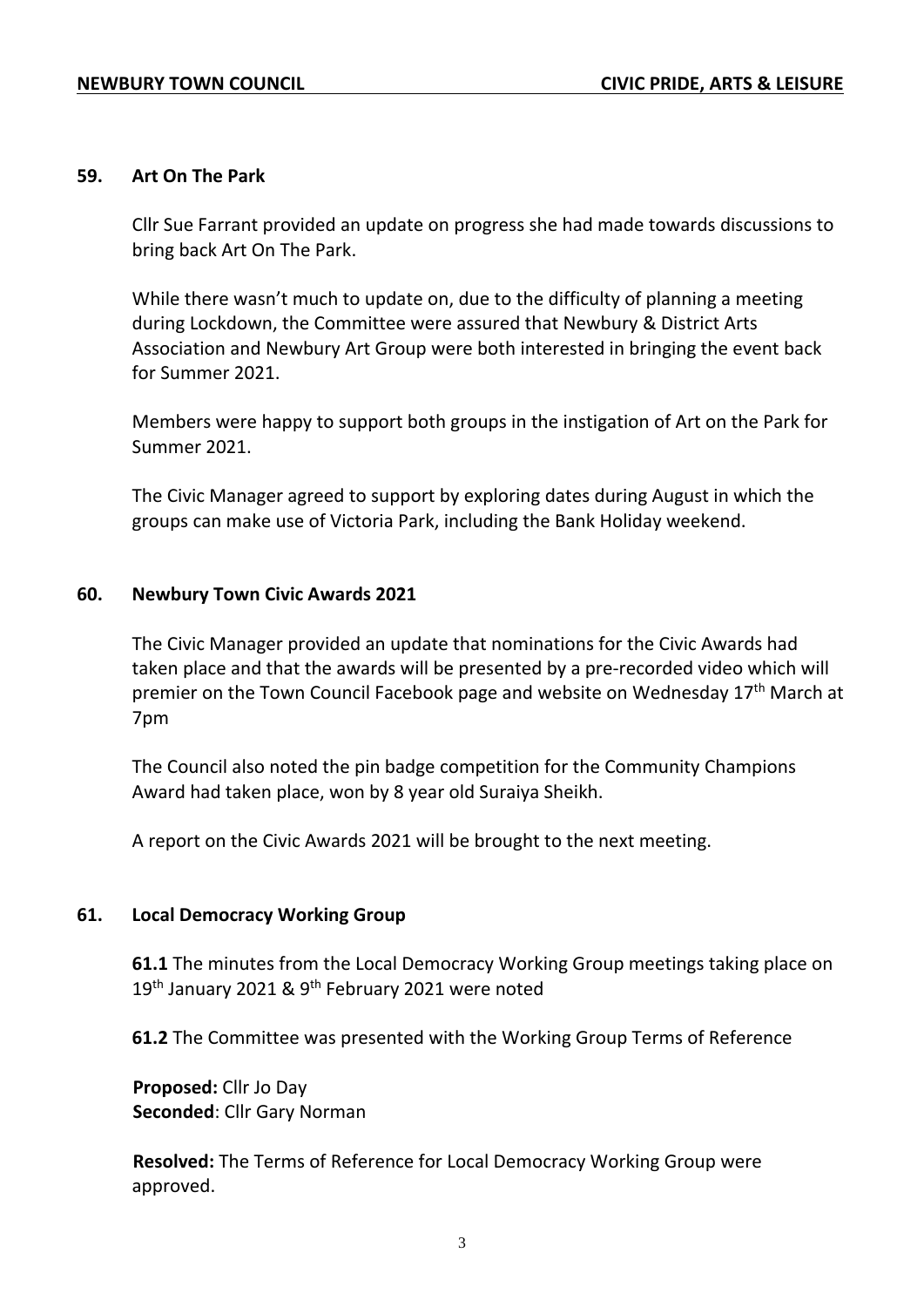**61.3** Members thanked the Civic Manager and the Local Democracy Working Group for the effort that had been put into making the Youth Voice Survey a success, and look forward to seeing what event comes out of the results of the survey.

A decision was to be taken on approving the survey report;

**Proposed:** Cllr Gary Norman **Seconded:** Cllr Martin Colston

**Resolved:** The survey report which tells the outcomes of the Youth Voice Survey was approved to be shared among partner organisations, schools, all members and Link Councillors.

It was noted by the Civic Manager to makes sure Clay Hill Community Centre and Greenham Community Youth Project are included in these communications.

# **62. Mayor Making**

The Civic Manager provided a verbal update on the current working arrangements for Mayor Making 2021.

This was noted by the Committee, and further information will be presented at the Policy & Resources meeting taking place on the 26<sup>th</sup> April 2021.

# **63. Newbury Town Council Silver Anniversary**

The Committee noted that Newbury Town Council will be celebrating its 25<sup>th</sup> Anniversary in May 2022. Members agreed that they would like to move forward in marking the occasion, but events could coincide with the next agenda item.

# **64. Queen's Platinum Jubilee**

The Committee noted that Her Majesty The Queen's Platinum Jubilee would take place in June 2022.

Members liked the idea of hosting an event in Victoria Park to commemorate the occasion, as well as the Town Council's silver anniversary.

Members have been invited to email the Civic Manager with any ideas on how to commemorate both events which will be put into a report for the next meeting.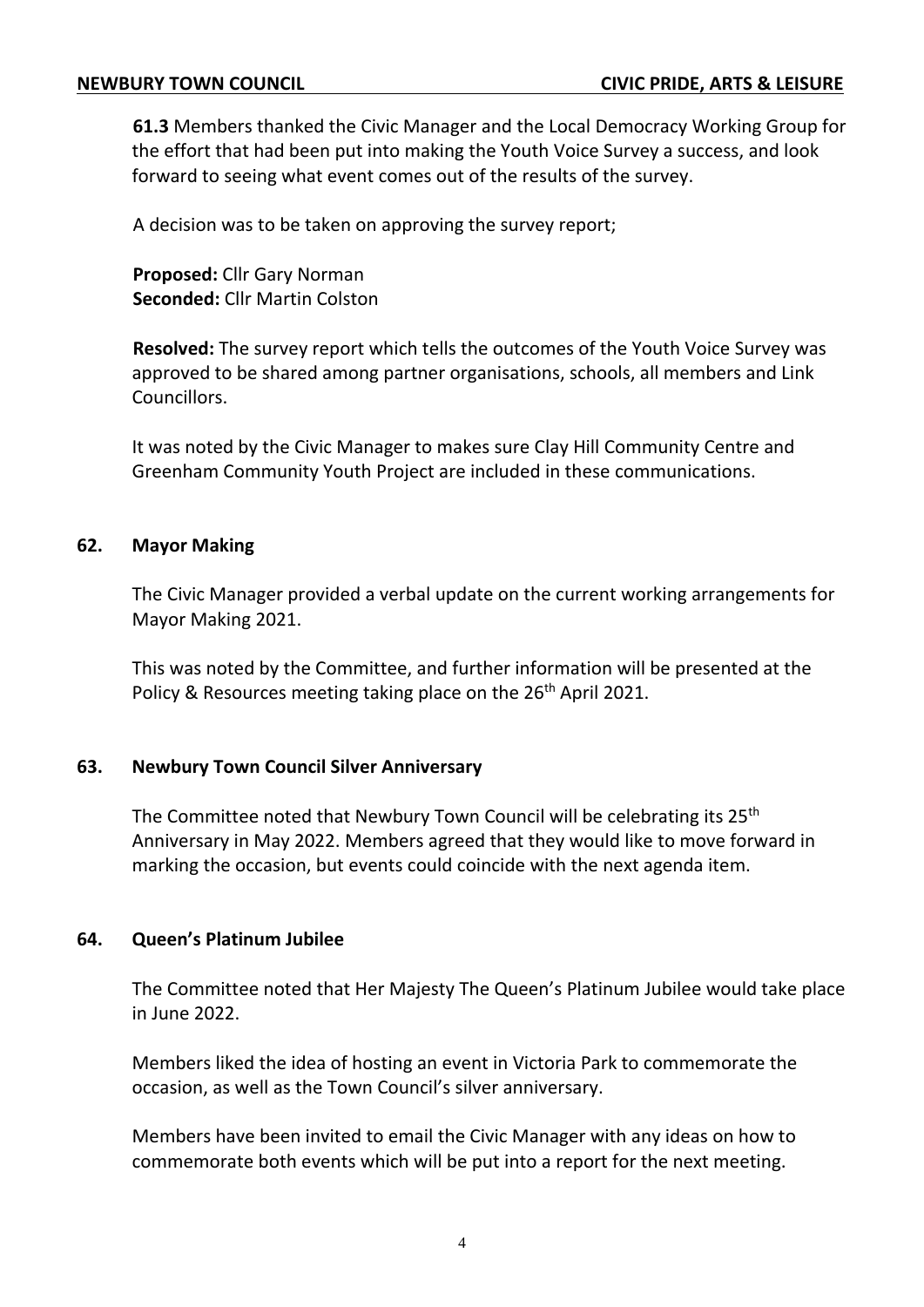## **65. Mayor's Drive and Tea Party**

It was noted by the committee that the Mayor's Drive and Tea Party would not be taking place this year, and organisers didn't want to look into alternative options for the event.

Cllr Billy Drummond, Deputy Mayor, expressed that he would be interested in running an event during his year if elected as Mayor, potentially a tea party in Victoria Park. Councillors felt disappointed that the event wouldn't be running for a second year, but would be in support if the incoming Mayor would like to host an afternoon tea party event as part of the Mayor's Benevolent Fund when it is safe to do so.

# **66. Celebrating Cultural Diversity in Newbury**

Cllr Sarah Slack presented ideas that had been raised following her involvement in a Community United West Berkshire event, that the Covid pandemic had highlighted the inequalities in diverse communities. The event highlighted the need for communities to act towards inequalities and to promote social cohesion. Cllr Slack suggested that this could be done through supporting and acknowledging cultural and religious festivals and events that take place throughout the year.

Members were in support that the Council should do more to promote social cohesion. It was agreed that the Civic Manager would work with Cllr Slack to support the development of the idea and would report back to the next meeting.

# **67. Raising the Profile of the Council in the Community**

Letters of congratulations were noted by the Committee. The Civic Manager and the Mayor were thanked for the work that has been put into this scheme and hope for the long continuation of it.

# **68. Civic Events**

- a. The information regarding Civic events held since the last meeting of this committee was received and noted.
- b. The information relating to future Civic Events as detailed on the agenda was received and noted by the Committee. Future events include:
- Virtual Civic Awards Presentation on 17<sup>th</sup> March 2021. All members will receive an invitation to watch the event.
- Mayor Making. The agenda noted the  $16<sup>th</sup>$  May date, however the agenda was published before decisions were explored regarding new Mayor Making plans.